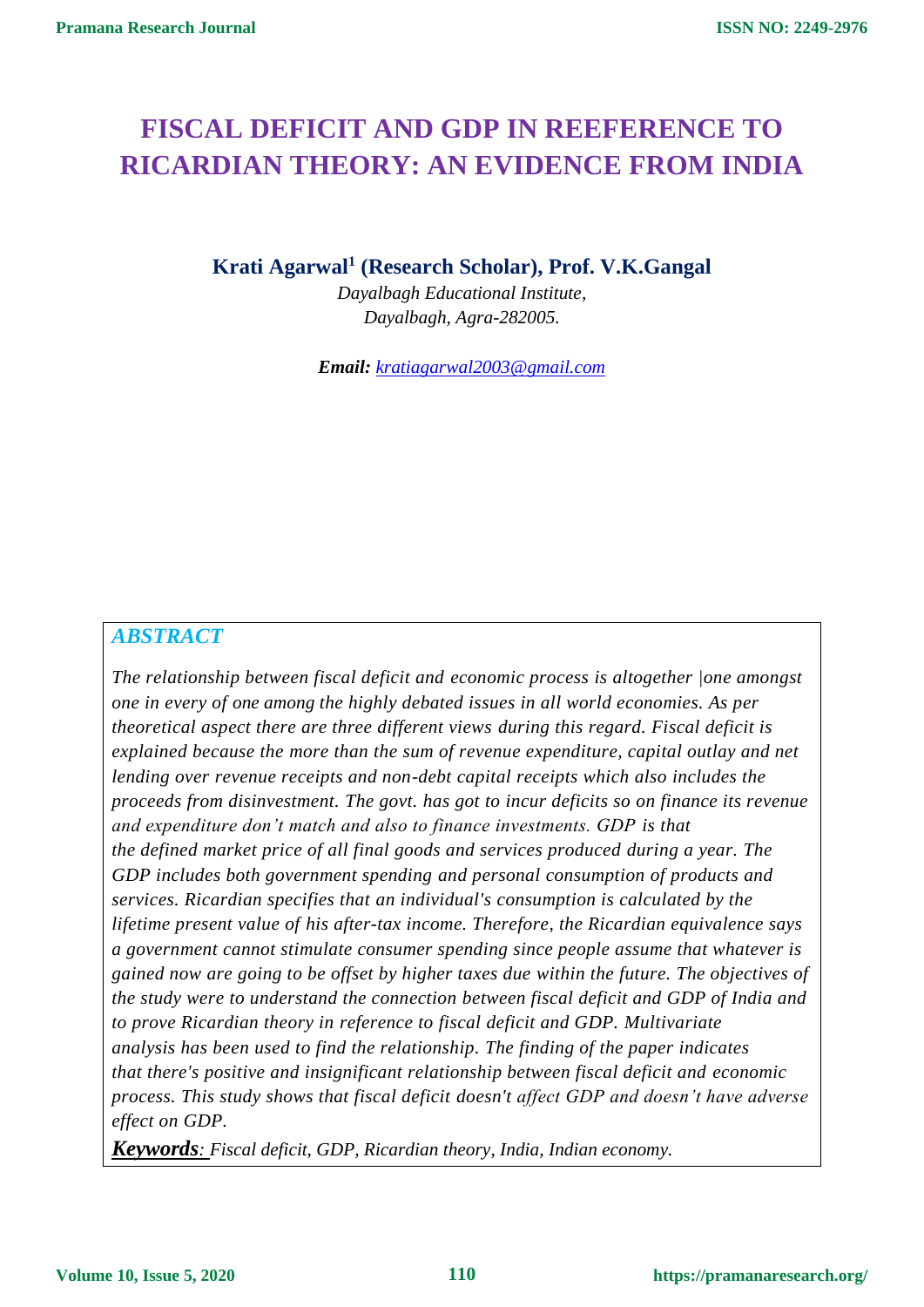# **INTRODUCTION**

A government budget is claimed to be a budget that present the government's proposed revenues and spending for a fiscal year. The govt. budget balance, also referred as

- General government balance
- Public budget balance
- Public fiscal balance
- Fiscal deficit = government revenues spending
- Government budget surplus is named as positive balance,
- Government deficit is named as negative balance.

In other and straightforward words, a fiscal deficit occurs when a government's total expenditures exceed the revenue that it generates, excluding money from borrowings. Deficit is that the accumulation of yearly deficits which differs from debt. Fiscal deficit is explained because the more than the sum of revenue expenditure, capital outlay and net lending over revenue receipts and non-debt capital receipts which also includes the proceeds from disinvestment. The govt. has got to incur deficits so on finance its revenue and expenditure don't match and also to finance investments. A fiscal deficit may be a shortfall during a government's income compared with its spending. The govt. that features a fiscal deficit is spending beyond its means. A fiscal deficit is different from fiscal debt. The latter is that the total debt accumulated over years of compensatory spending .A fiscal deficit is calculated as a percentage of gross domestic product (GDP), or just as total dollars spent in more than income. In either case, the income figure includes only taxes and other revenues and excludes money borrowed to form up the shortfall.

# **REASON OF FISCAL DEFICIT**

- 1. Payment of interest: the main component of state expenditure is that the payment of interest loans. The govt. debt has considerably increased over the years. This resulted within the increase of interest burden on the govt.
- 2. Poor performance of public sector: Political interference, inefficiency and corruption of management, Lack of professionalism Surplus staff.
- 3. Excessive government borrowings: the interior and external debt of the govt. has considerably increased during past few decades. Thanks to an equivalent the govt. has got to incur high expenditure in sort of payments of interest.
- 4. Tax evasion: Indian legal system is formed from complex procedures with exemptions which can cause evasion.
- 5. Increase in subsidies: the main subsidies provided by the Central Government of India have increased over the years leading to fiscal imbalance.
- 6. Defense expenditure: the govt. features a limited scope to scale back defense budget thanks to security problems across the Indian borders.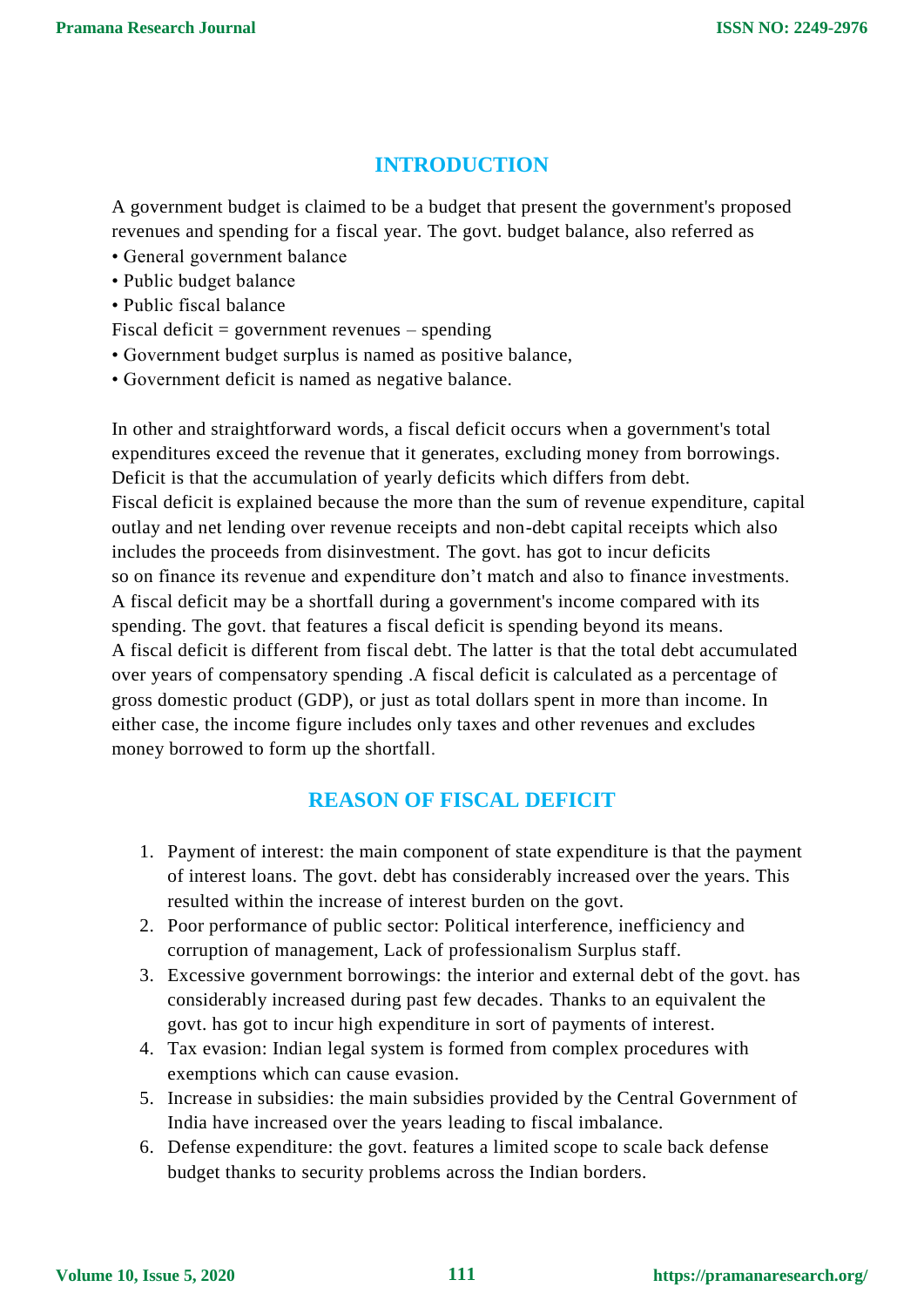A government deficit occurs when government spending outpaces revenue. Deficits also are caused from a decline in revenue thanks to an economic contraction like a recession or depression. Unplanned events, like natural disasters and war, also can cause deficits. **GDP**

GDP is the defined market value of all final goods and services produced in a country in a year. The GDP includes both government spending and private consumption of goods and services.

GDP can be measured by totaling money spent on four categories:

- Consumption  $(C)$
- $\bullet$  Investment (I)
- Government Spending  $(G)$
- Net Exports  $[Express(X) imports (M)]$

 $GDP = C + I + G + (X - M)$ 

- 1. Consumer: The spending by households on goods and services like car, food, clothes, college tuition, sporting event, health insurance.
- 2. Investment: Spending by businesses on capital machinery, factories, equipment, tools, computers, new buildings, inventory
- 3. Government: Spending done by all levels of government on goods and services like Military, education, roads, healthcare.
- 4. Net Exports: Spending by people outside the United States on US produced goods and services (exports, or X) minus spending by people in the United States on foreign goods and service (imports, or M)

Gross Domestic Product (GDP) is that the price of all finished goods and services made within a rustic during a selected period. GDP provides an economic snapshot of a rustic, wont to estimate the dimensions of an economy and rate of growth. GDP are often calculated in 3 ways, using expenditures, production, or incomes. It are often adjusted for inflation and population to supply deeper insights.

• Though its limitations, GDP may be a key tool to guide policymakers, investors, and businesses in strategic deciding.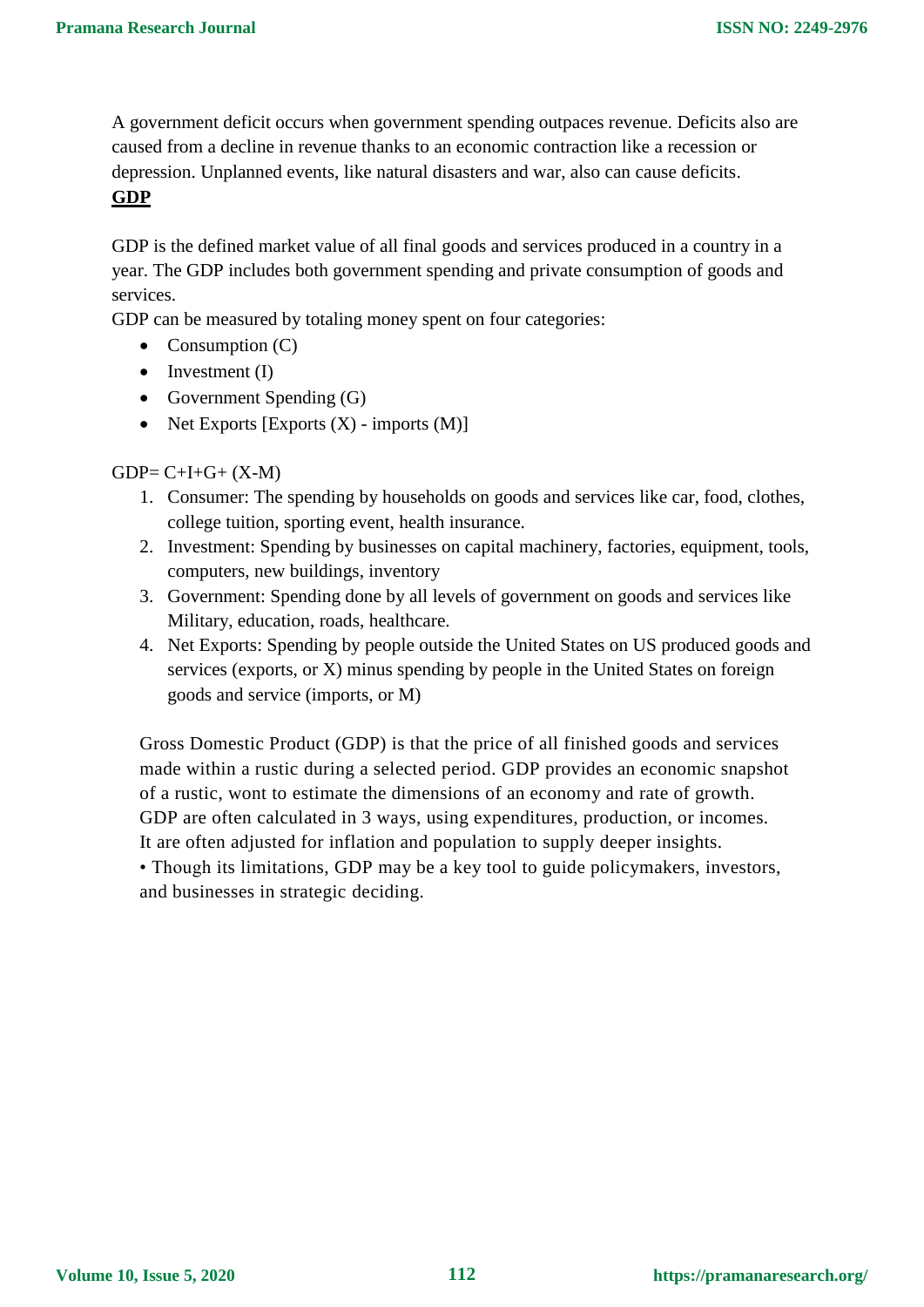#### **APPROCHES TO MEASURE GDP**



Source: Wikipedia.com

## **RICARDIAN THEORY**

Ricardian theory was developed by Ricardo within the 19th century. Ricardian equivalence is claimed to be an theory that suggest that when a government tries to stimulate an economy by increasing debt-financed government spending and demand remains unchanged. This is often thanks to the very fact that the general public saves its excess money to buy expected future tax increases which will be wont to pay off the debt. Ricardian equivalence also called because the Barro-Ricardo equivalence proposition, specifies that an individual's consumption is decided by the lifetime present value of his after-tax income. Therefore, the Ricardian equivalence says a government cannot stimulate consumer spending since people assume that whatever is gained now are going to be offset by higher taxes due within the future

# **FISCAL DEFICIT AND GDP**

The relationship between fiscal deficit and economic process is altogether |one amongst|one in every of"> one among the highly debated issues in all world economies. As per theoretical aspect there are three different views during this regard. Neo-classical theory: Fiscal deficit will adversely affect growth Keynesian economists: Fiscal compensatory spending is required so as to use the prevailing unutilised services.

Ricardian: there's no such relationship between deficit and growth.

The economic process of developing countries in recent times has mentioned the problems of fiscal deficit into main focus.

Responsibility and Budget Management Act (FRBM), shows a significant danger to macroeconomic stability in India. it's been argued that higher deficits would adversely affect the macro economy and hence should be kept in check .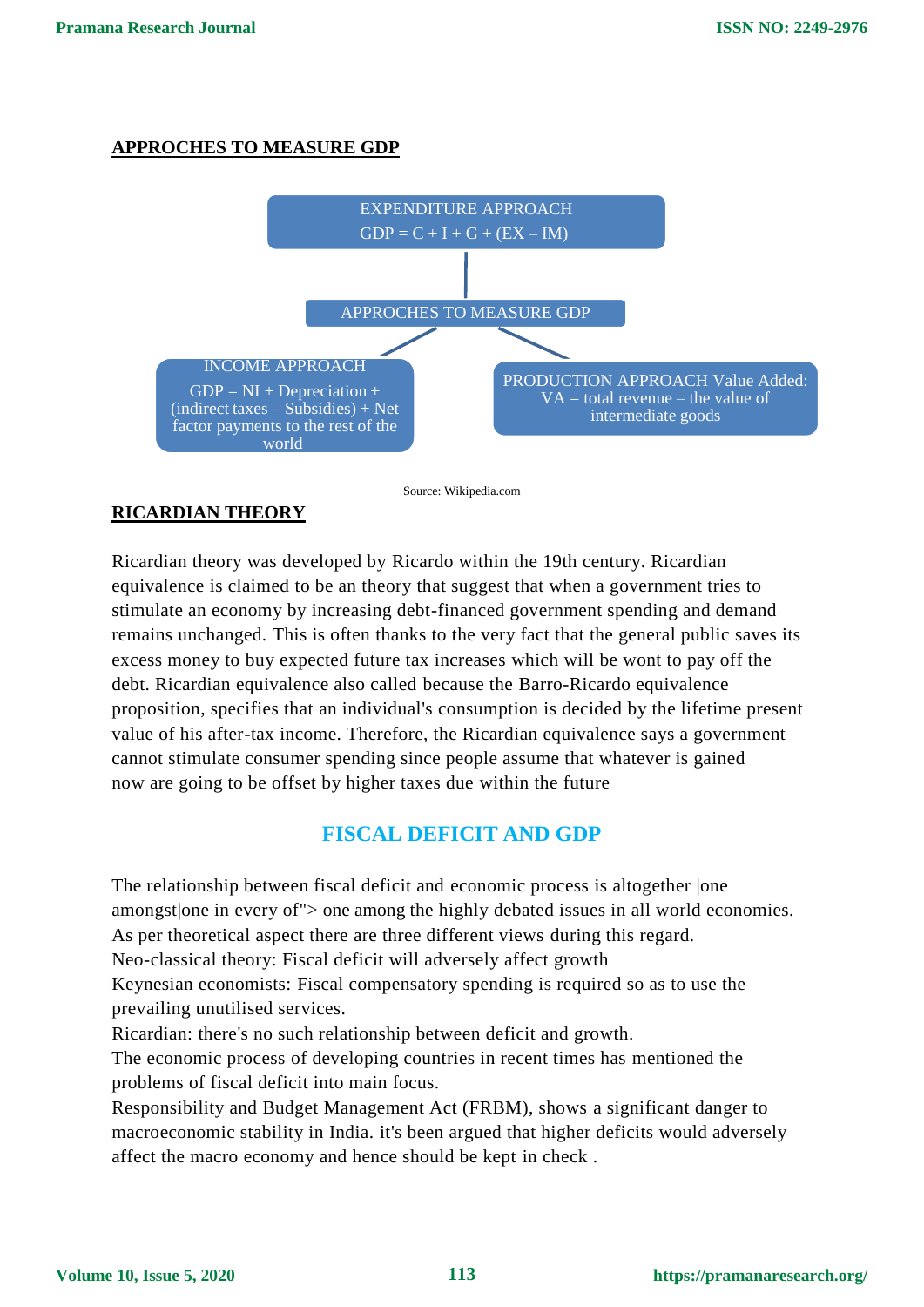## **REVIEW OF LITERATURE**

- Mohammed Ershad Hussain and Mahfuzul Haque has examined the relationships between three parameters that are government spending, economic growth and longterm interest rate for Bangladesh. Data was collected from two sources, the Bangladesh Bureau of Statistics, and World Banks's World Development Indicators and as a result this study shows a positive relation between fiscal deficit and growth.
- Anantha Ramu M R & K. Gayithri worked on Fiscal Deficit Composition and Economic Growth Relation in India: A Time Series Econometric Analysis, in Institute for Social & Economic Change (ISEC), Bangalore, 2016 with certain objective as to know how fiscal deficit is affecting GDP. It study was based on analytical approach. A an outcome this paper showed that fiscal deficit is adversely affecting growth and also argued that if fiscal deficit money is spent on capital formation
- Najid Ahmad researched with objectives as to investigate the relationship between budget deficit and economic growth of Pakistan for which time series data has been used and the results show that FDI has significant and positive relation with the gross domestic product of Pakistan.
- Goher Fatima, Ather Maqsood Ahmed, and Wali Ur Rehman studied with objectives as to investigate the impact of fiscal deficit on the investment and GDP growth of Pakistan. Study was based on secondary data that was collected from Pakistan Economic Surveys and State Bank of Pakistan's annual reports. The study concluded that Fiscal deficit affects economic growth of country very adversely and in case of Pakistan, country is facing the adverse situation of fiscal deficit since last many decades.
- Lance Taylor, Christian R. Proano, Laura de Carvalho and Nelson Barbosa studied Fiscal Deficits, Economic Growth, and Government Debt in the USA with certain objectives as to know the relationship between fiscal deficit, economic growth and government debt for which unit roots test has been applied. The study showed that the GDP growth bring changes in the real effective interest rate.
- Le Thanh Tung (2018) examined the effect of fiscal deficit on economic growth in Vietnam, but its government has been facing large fiscal deficits for many years by now. The results strongly directs that there is a co-integration relationship between fiscal deficit and economic growth, in which fiscal deficit destructive effects on economic growth in both had long and short run. The correlation analysis has showed that fiscal deficit can hamper not only the gross output but also private investments, foreign direct investments, and further the net exports. Our results provide evidence for policymakers for the country and other emerging countries.

## **RESEARCH GAP**

Fiscal deficit and GDP are the major concern for our country's economy as Ricardian theory says there is no relationship between them. So, it becomes important to study the same.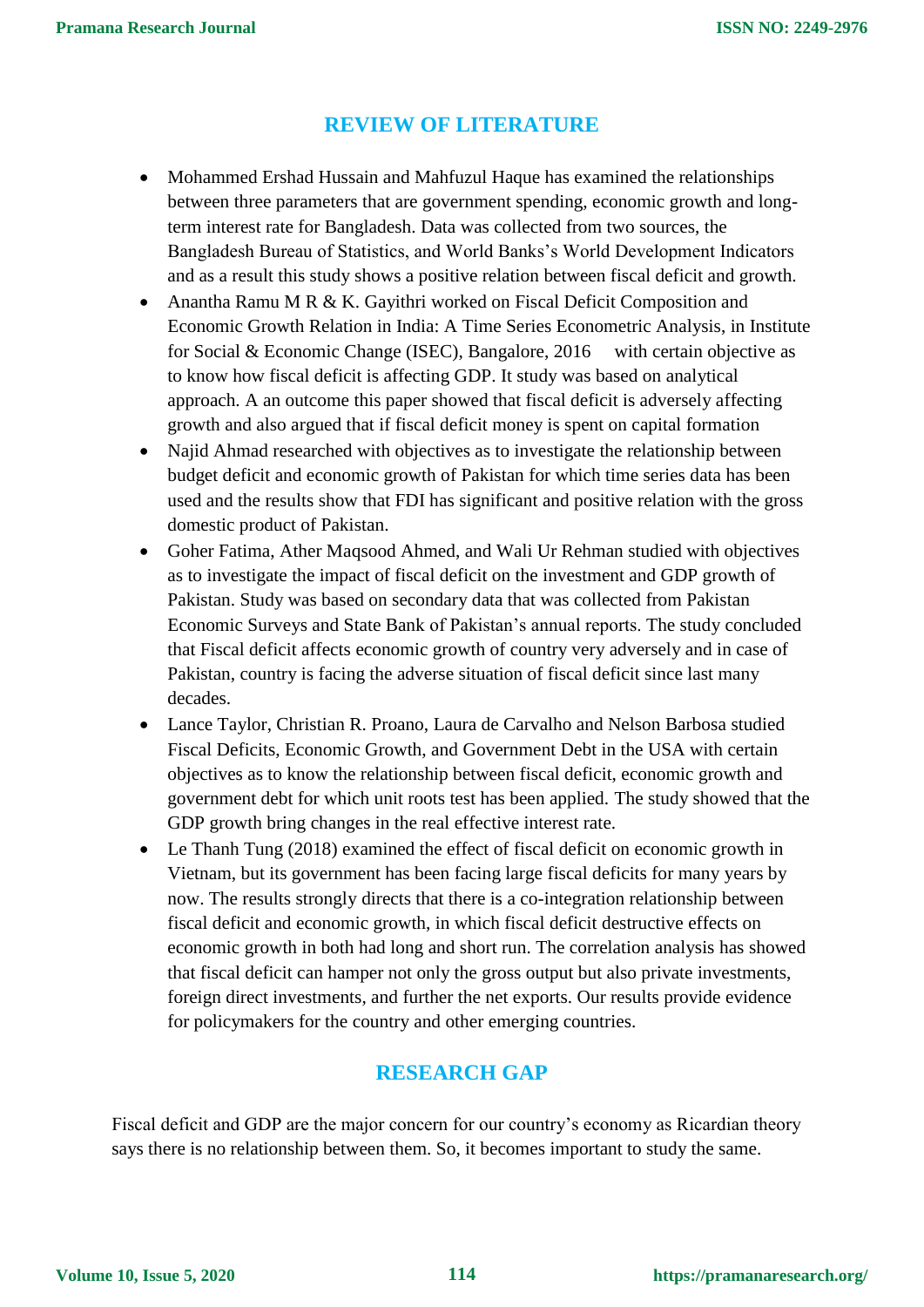Researcher found that all the studies show a relationship between Fiscal deficit and GDP but researcher fails to find any study that shows relationship between Fiscal deficit and GDP in respect of Recardian theory. Here, researcher is trying to find relationship between Fiscal deficit and GDP in relation to Recardian theory.

## **NEED OF THE STUDY**

Fiscal deficit shows the Government proposed revenues and the spending for respective financial year. Fiscal deficit is calculated as the difference between the Government revenues and spending. GDP shows the growth of the economy. Fiscal deficit and economic growth majorly considered issues in the world economies.

As, Ricardian theory says that fiscal deficit and GDP has no relation as when Government increases spending people save more and off set future tax dues.

So, researcher aims to study relationship between Fiscal deficit and GDP as they are of serious concern and it is important to understand the consequences of rising fiscal deficit on the economic growth of Indian economy.

## **OBJECTIVES**

- To know the relationship between fiscal deficit and GDP of India.
- To analyse Ricardian theory in relation to fiscal deficit and GDP.

#### **HYPOTHESES**

 $H<sub>0</sub>$  There is no significant relationship between fiscal deficit and GDP of India.

#### **RESEARCH METHODOLOGY**

**SCOPE:** Study is conducted for the period of 18 years (2000-01 to 2017-18)

**SOURCE OF DATA:** The study is based on secondary data collected from handbook of RBI.

**TOOLS USED:** Regression analysis has been used to find the relationship between fiscal deficit and GDP.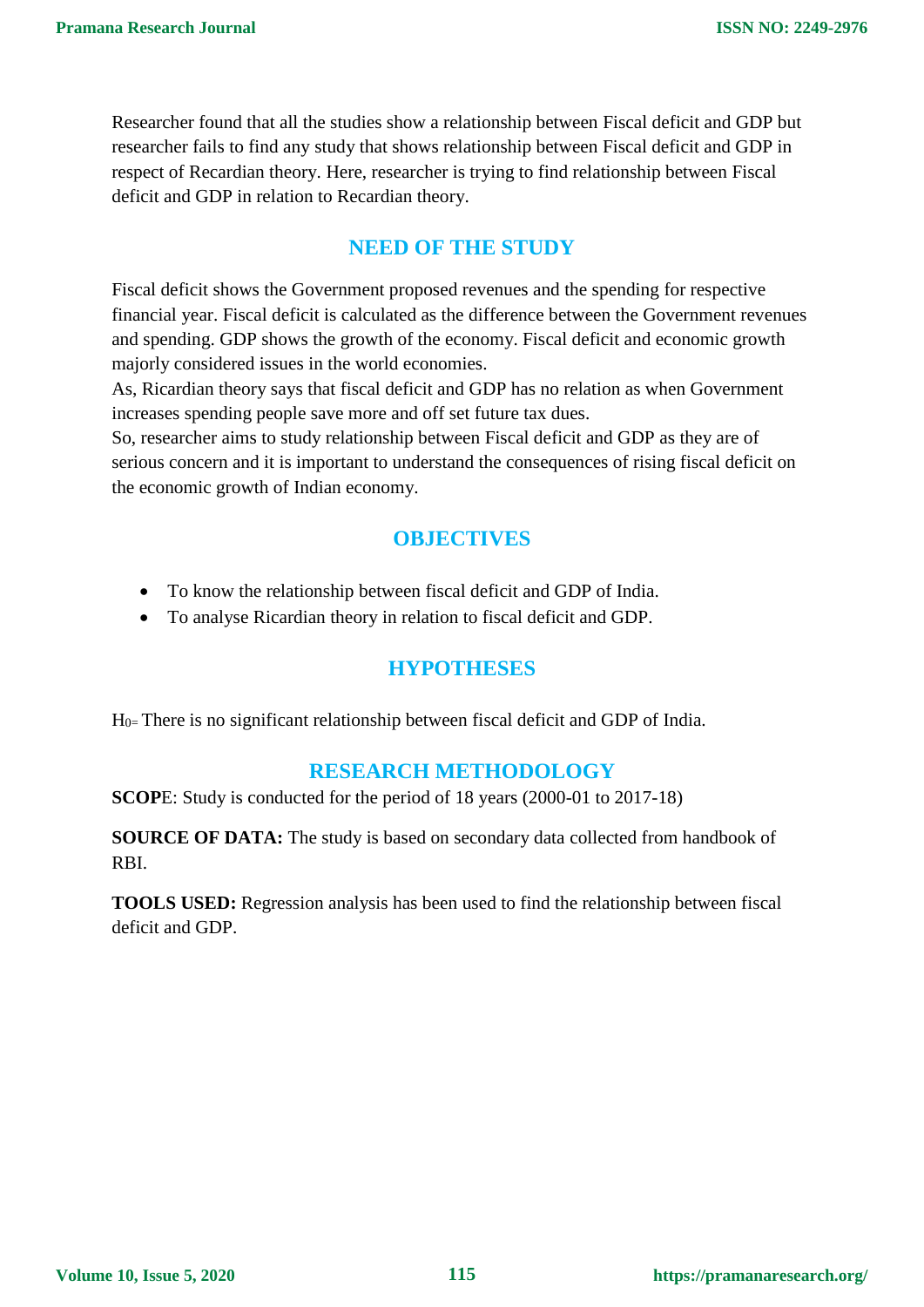|             |                       | <b>FISCAL</b>  |             |                  |
|-------------|-----------------------|----------------|-------------|------------------|
|             | <b>FISCAL DEFICIT</b> | <b>DEFICIT</b> |             |                  |
| <b>YEAR</b> | (in million)          | (Log Values)   | GDP (index) | GDP (Log Values) |
| 2000-01     | 1188.16               | 3.07           | 4.82        | 0.68             |
| 2001-02     | 1409.55               | 3.15           | 3.8         | 0.58             |
| 2002-3      | 1450.72               | 3.16           | 7.86        | 0.89             |
| 2003-04     | 1232.73               | 3.09           | 7.92        | 0.89             |
| 2004-05     | 1257.94               | 3.1            | 9.28        | 0.97             |
| 2005-06     | 1464.35               | 3.17           | 9.26        | 0.97             |
| 2006-07     | 1425.73               | 3.15           | 9.8         | 0.99             |
| 2007-08     | 1269.12               | 3.11           | 3.89        | 0.59             |
| 2008-09     | 3369.92               | 3.53           | 8.48        | 0.93             |
| 2009-10     | 4184.82               | 3.62           | 10.26       | 1.01             |
| 2010-11     | 3735.91               | 3.57           | 6.64        | 0.82             |
| 2011-12     | 5159.9                | 3.71           | 5.46        | 0.07             |
| 2012-13     | 4901.9                | 3.69           | 6.39        | 0.81             |
| 2013-14     | 5028.58               | 3.71           | 7.505       | 0.87             |
| 2014-15     | 5108.17               | 3.71           | 8.01        | 0.91             |
| 2015-16     | 5327.91               | 3.73           | 7.12        | 0.85             |
| 2016-17     | 5342.74               | 3.73           | 6.72        | 0.83             |
| 2017-18     | 5465.32               | 3.74           | 7.37        | 0.87             |

## **ANALYSIS AND INTERPRETATION**

H0= There is no significant relationship between fiscal deficit and GDP of India.

Table1: Source for fiscal deficit and GDP index:

https://rbi.org.in/scripts/PublicationsView.aspx?id=17874

The values of fiscal deficit and GDP are converted in log values

#### Regression analysis:

| Multiple R               | 0.079920272    |                       |                |             |                |             |                |             |
|--------------------------|----------------|-----------------------|----------------|-------------|----------------|-------------|----------------|-------------|
| R Square                 | 0.00638725     |                       |                |             |                |             |                |             |
| <b>Adjusted R Square</b> | $-0.055713547$ |                       |                |             |                |             |                |             |
| <b>Standard Error</b>    | 0.227818856    |                       |                |             |                |             |                |             |
| <b>Observations</b>      | 18             |                       |                |             |                |             |                |             |
|                          |                |                       |                |             |                |             |                |             |
| <b>ANOVA</b>             |                |                       |                |             |                |             |                |             |
|                          | df             | SS                    | МS             | F           | Significance F |             |                |             |
| Regression               |                | 0.005338215           | 0.005338215    | 0.102852946 | 0.75258316     |             |                |             |
| Residual                 | 16             | 0.830422896           | 0.051901431    |             |                |             |                |             |
| Total                    | 17             | 0.835761111           |                |             |                |             |                |             |
|                          |                |                       |                |             |                |             |                |             |
|                          | Coefficients   | <b>Standard Error</b> | t Stat         | P-value     | Lower 95%      | Upper 95%   | Lower 95.0%    | Upper 95.0% |
| Intercept                | 1.019144419    | 0.662975203           | 1.537228563    | 0.143776474 | $-0.386300227$ | 2.424589065 | $-0.386300227$ | 2.424589065 |
| X Variable 1             | $-0.061784897$ | 0.192652194           | $-0.320706948$ | 0.75258316  | $-0.470189303$ | 0.346619509 | $-0.470189303$ | 0.346619509 |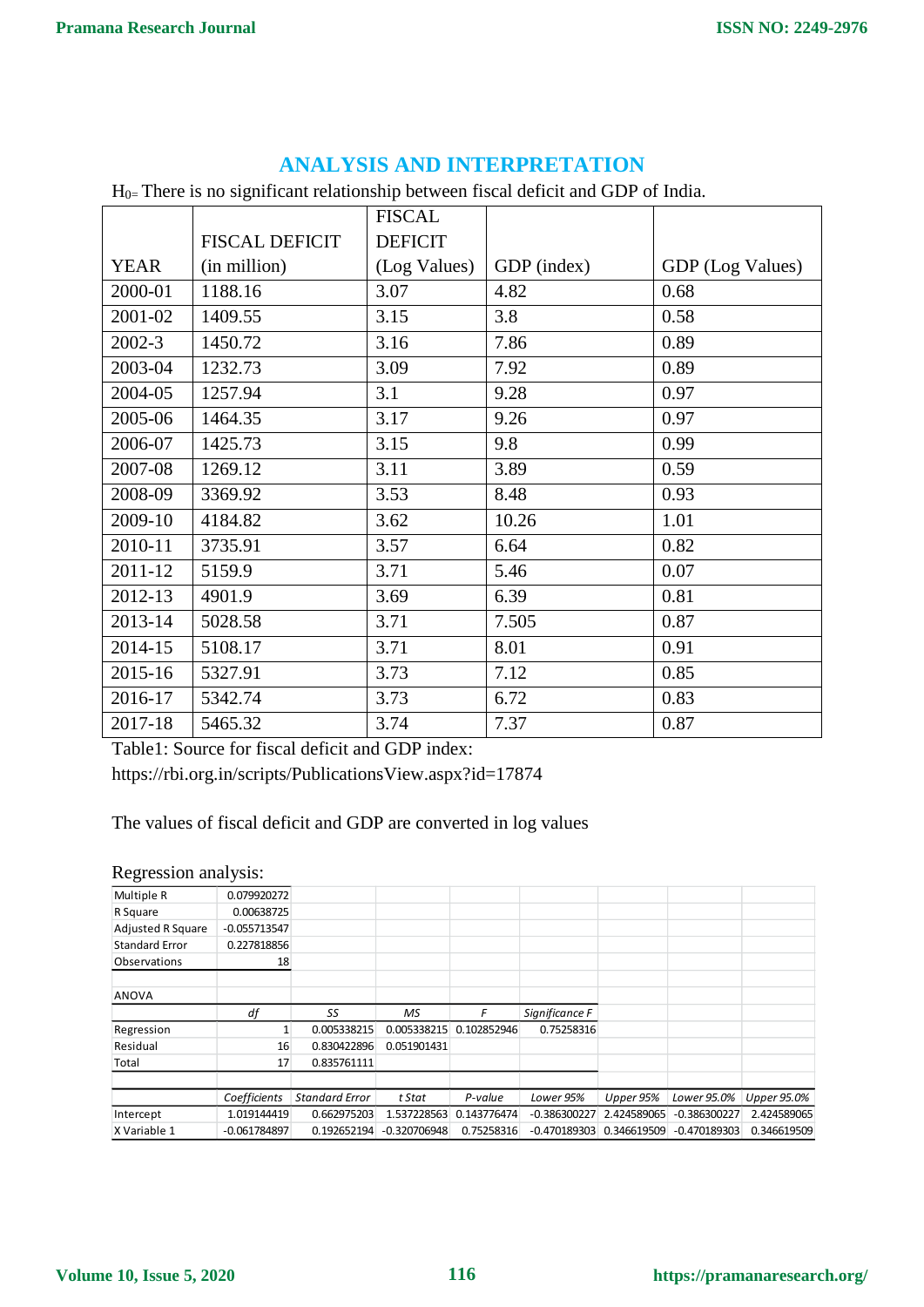Regression analysis shows  $r^2$  as 0.00638725 and r as 0.07992072. There is a positive relation between fiscal deficit and GDP but it can be said as insignificant relationship as p-value is more than significant value that is  $(1.43 > 0.05)$ .

So, we accept the null hypotheses.

## **FINDING**

- 1. The finding of the paper indicates that there is positive and insignificant relationship between fiscal deficit and economic growth.
- 2. This study shows that it follows Recardian theory in case of Indian economy which says Fiscal deficit doesnot affect GDP of a country.
- 3. This study shows that fiscal deficit does not affect GDP and doesn't have adverse effect on GDP.
- 4. Fiscal deficit has a continuous fluctuations in last eighteen years.
- 5. GDP is also showing mild but continuous fluctuations in last eighteen years.
- **6.** Recardian theory can be applied to other developing countries.

# **CONCLUSION**

Fiscal deficit is the difference between government revenues and spending and GDP is the market value of the final goods and services. This study analysed relationship between fiscal deficit and GDP with the help of regression analysis that further concluded that fiscal deficit has not significant impact on GDP of India economy. So, fiscal deficit does not play crucial role in growth rate of a country as the analysis showed that fiscal deficit is not affecting directly the growth rate of the country.

## *REFERENCES*

- *Hussain Mohammed Ershad and Haque Mahfuzul, "Fiscal Deficit and Its Impact on Economic Growth: Evidence from Bangladesh", Economies 2017, 5, 37; doi:10.3390/economies5040037, 2017*
- *Anantha Ramu M R & Gayithri K., "Fiscal Deficit Composition And Economic Growth Relation In India: A Time Series Econometric Analysis", Institute for Social & Economic Change (ISEC), Bangalore, 2016*
- *Ahmad Najid ,"The Role of Budget Deficit in the Economic Growth of Pakistan", Volume 13 Issue 5 Version 1.0 Year 2013, ISSN: 2249-4588 & Print ISSN: 0975-5853*
- *Goher Fatima, Ahmed Ather Maqsood, and Rehman Wali Ur , "Fiscal Deficit and Economic Growth: An Analysis of Pakistan's Economy", International Journal of Trade, Economics and Finance, Vol. 2, No. 6, December 2011*
- *Taylor Lance, Proano Christian R., Carvalho Laura de and Barbosa Nelson, Fiscal Deficits, Economic Growth, and Government Debt in the USA", www.economicpolicyresearch.org*
- *Reserve Bank of India - Handbook of Statistics on Indian Economy*